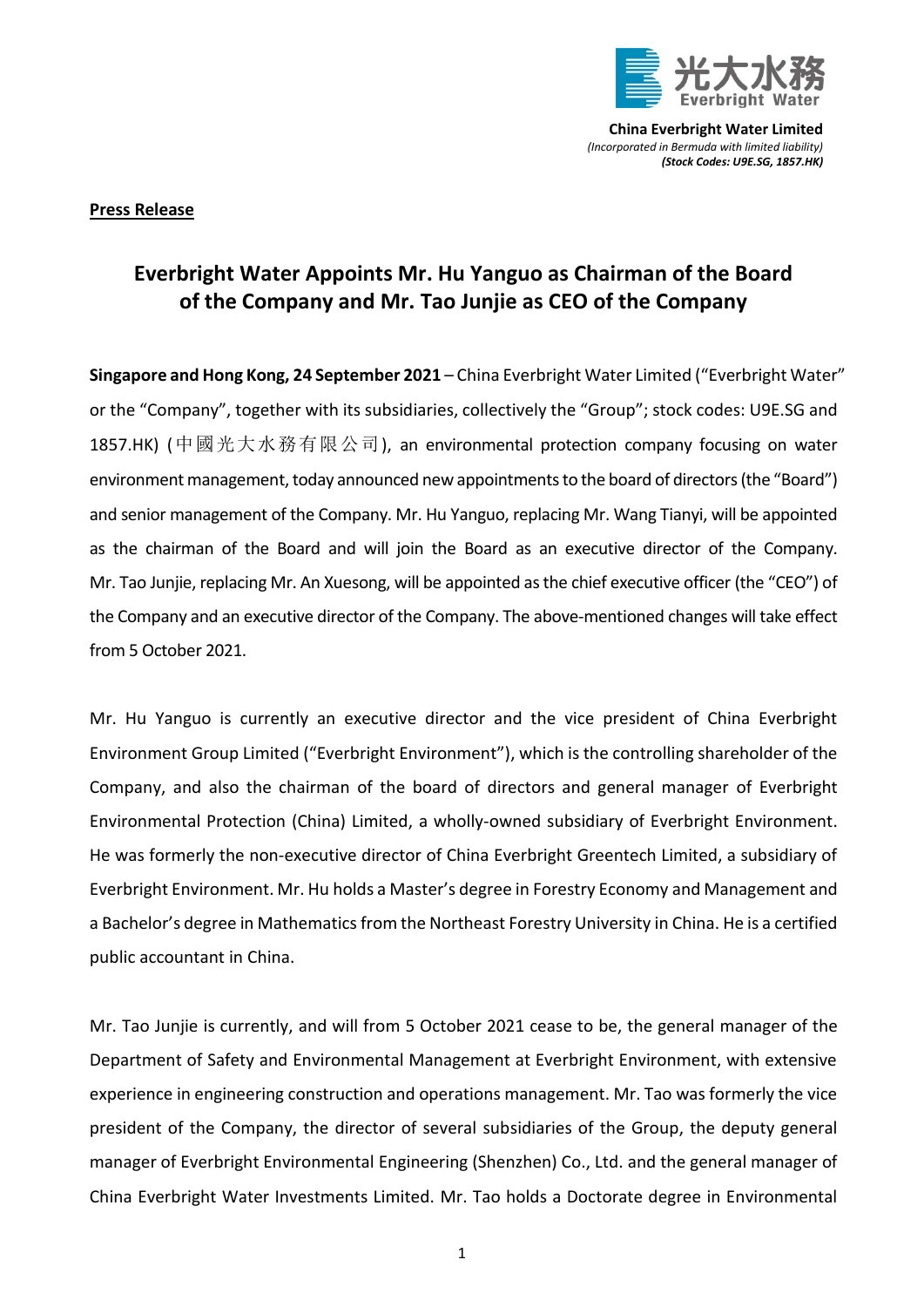

**China Everbright Water Limited** *(Incorporated in Bermuda with limited liability) (Stock Codes: U9E.SG, 1857.HK)*

Engineering from Wuhan University of Technology in China and a Master's degree in Architecture and Civil Engineering from Xi'an University of Architecture and Technology in China. He also holds the certificate of Certified Supervision Engineer and the title of Engineering Technology Researcher in China.

**Mr. Tao Junjie** said, "I feel much honored and warm to re-join Everbright Water. Under the leadership of Mr. Wang Tianyi and Mr. An Xuesong, the Company has been forging ahead steadily with strong cohesion, continuously solidifying its advantageous position in the water environment management sector. With about 30 years' experience relating to environmental protection, I have been optimistic about the industry prospect and look forward to closely working with the Board, the management team and all staff of the Company, to carry forward the Company's success, pursue new development, and embark a new chapter."

**Mr. Hu Yanguo** said upon the Board's announcement of the new appointments, "Since the listing on the Mainboard of Singapore Exchange Securities Trading Limited in 2014, Everbright Water has been steadily expanding its business footprint, enriching its scope of business and boosting its business scale. It achieved the dual listing status in Singapore and Hong Kong in 2019 and has been keeping its leading position in the industry of China. These achievements are inseparable from the important contributions made by Mr. Wang Tianyi and Mr. An Xuesong in the past years. I am much honored to become the chairman of the Board of the Company. I also firmly believe that Everbright Water will steadily move towards the goal of evolving into a top developer and service provider dedicated to urban water environment systems, by following relevant national strategies, adhering to its pursuit of high quality and sustainability, and focusing on the water environment management sector."

*- End -*